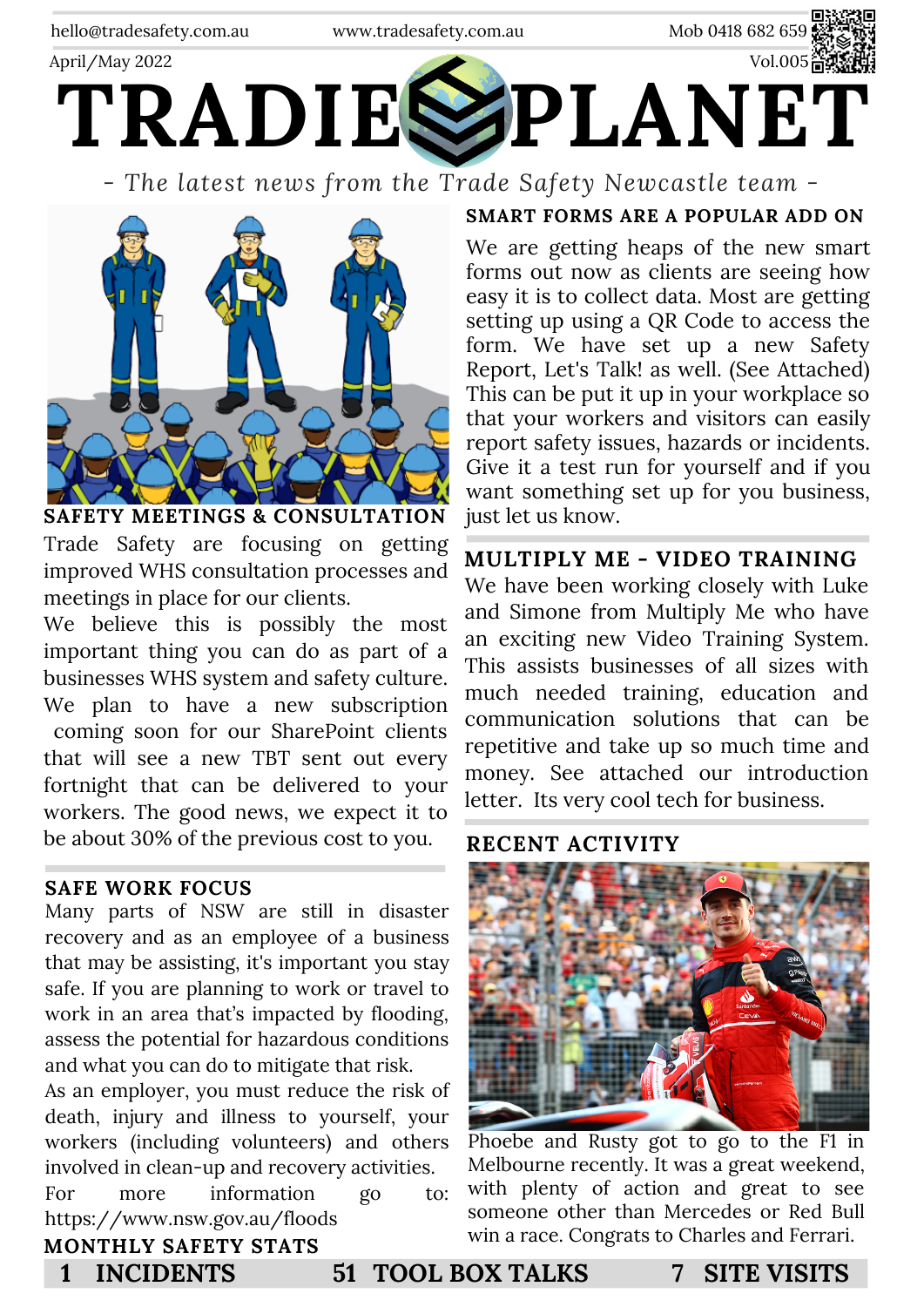# TRADESSAFETY

## **SAFETY REPORT LET'S TALK!**





**SCAN ME**